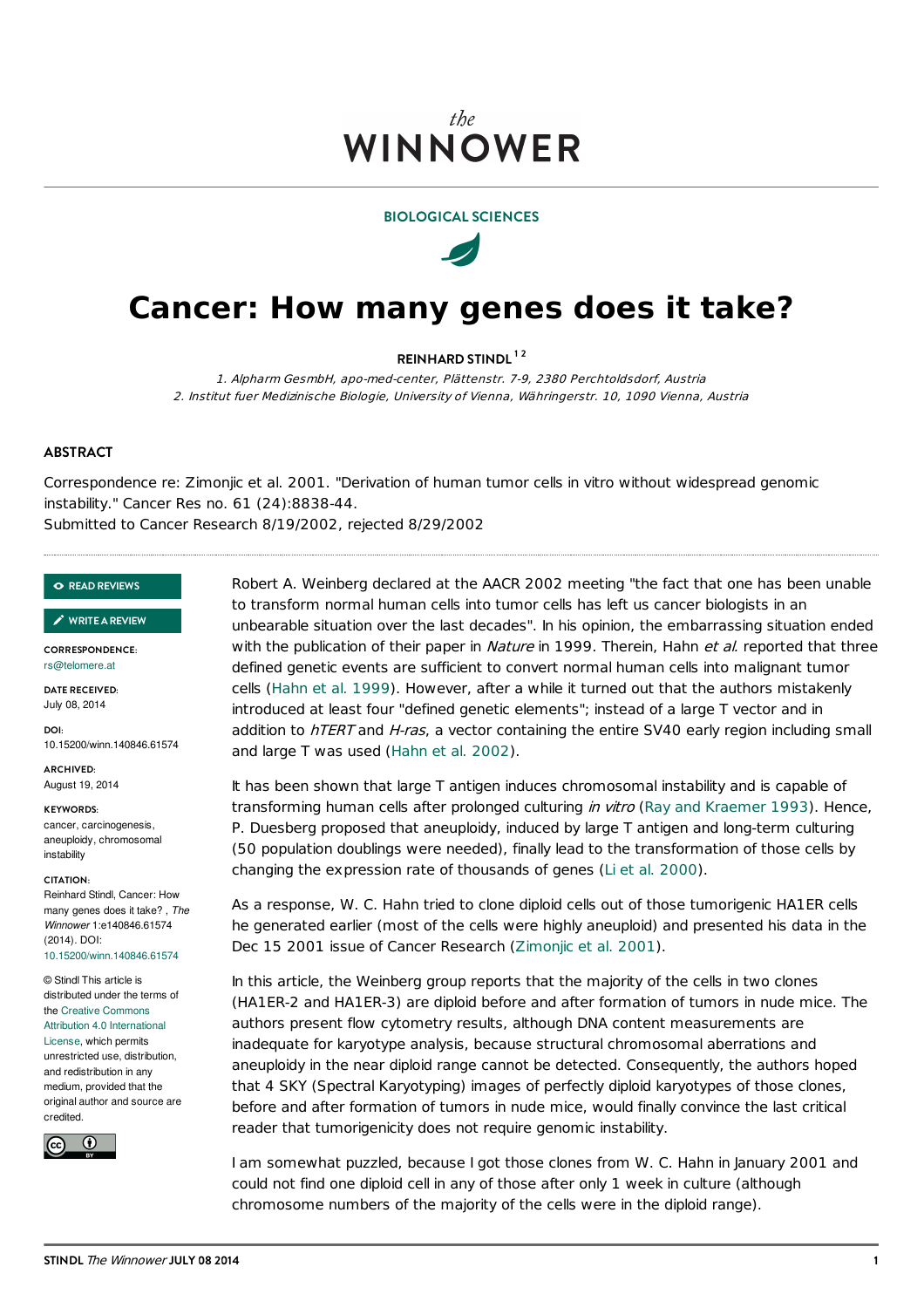

Table 1: Chromosomal aberrations were found in 100% of HA1ER-2 and HA1ER-3 cells by mFISH analysis<sup>a</sup> (Format and headings of the original table were used for easy comparison.).

| Cell clone                                                                                      | Without changes <sup>b</sup> | Recurrent changes <sup>c</sup>                                                                                                                                                                                   |
|-------------------------------------------------------------------------------------------------|------------------------------|------------------------------------------------------------------------------------------------------------------------------------------------------------------------------------------------------------------|
| HA1ER-2<br>61% of the cells had a chromosome number in the diploid range<br>(41-48 chromosomes) | 0%                           | 44%: der(11)t(11;18)<br>33%: der(14)t(6;14)<br>22%: der(11)t(8;11)<br>11% der(2)t(2;20)                                                                                                                          |
| HA1ER-3<br>96% of the cells had a chromosome number in the diploid range<br>(43-47 chromosomes) | 0%                           | 89%: der(7)t(7;17)<br>32%: der(5)t(5;13;21)<br>32%: der(11)t(11;20)<br>29%: der(11)t(10;11)<br>25%: der(5)t(5;11)<br>$21\%$ : del $(5q)$<br>$18\%$ : der $(4)$ t $(4, 11)$<br>$18\%: +20$<br>14%: der(20)t(2;20) |

<sup>a</sup> Chromosomal aberrations were determined in 28 HA1ER-3 and 18 HA1ER-2 metaphases by using <sup>a</sup> mFISH system and mFISH probes from MetaSystems.

 $<sup>b</sup>$  Without changes refers to the percentage of diploid cells lacking chromosomal aberrations.</sup>

<sup>c</sup> Frequencies of nonrandom chromosomal aberrations observed in this clone. The abbreviations used are: der, derivative chromosome; t, translocation; del, deletion; q, long arm

To explain our discrepancies, W. C. Hahn suggested that "somewhere in the handling of the cells from Boston to Berkeley" (during this time I worked in the Duesberg Lab at UC-Berkeley) "that there was selection of rare variants". Since the cells, I received, grew very well from the start, and since mFISH analysis was undertaken just 1 week after receipt, it is very unlikely that all "diploid cells" were overgrown by aneuploid ones (Table 1). Moreover, as I cultured the cells under standard conditions (37C, 5%CO2, DMEM Gibco, 10% FBS Gibco, 1% Antibiotic/Antimycotic Gibco), it is highly unlikely that those chromosomal aberrations were induced in our lab.

In a recent *Science* article by J. Marx (Marx [2002](#page-3-5)), Weinberg is cited again suggesting that the culture conditions in the Duesberg lab might have been too harsh. Ironically, nontumorigenic human fibroblasts (BJELB cells, I also received from R. A. Weinberg), although containing SV40 early region and hTERT, remained mainly diploid under the same conditions (74% of the cells contained no chromosomal aberrations).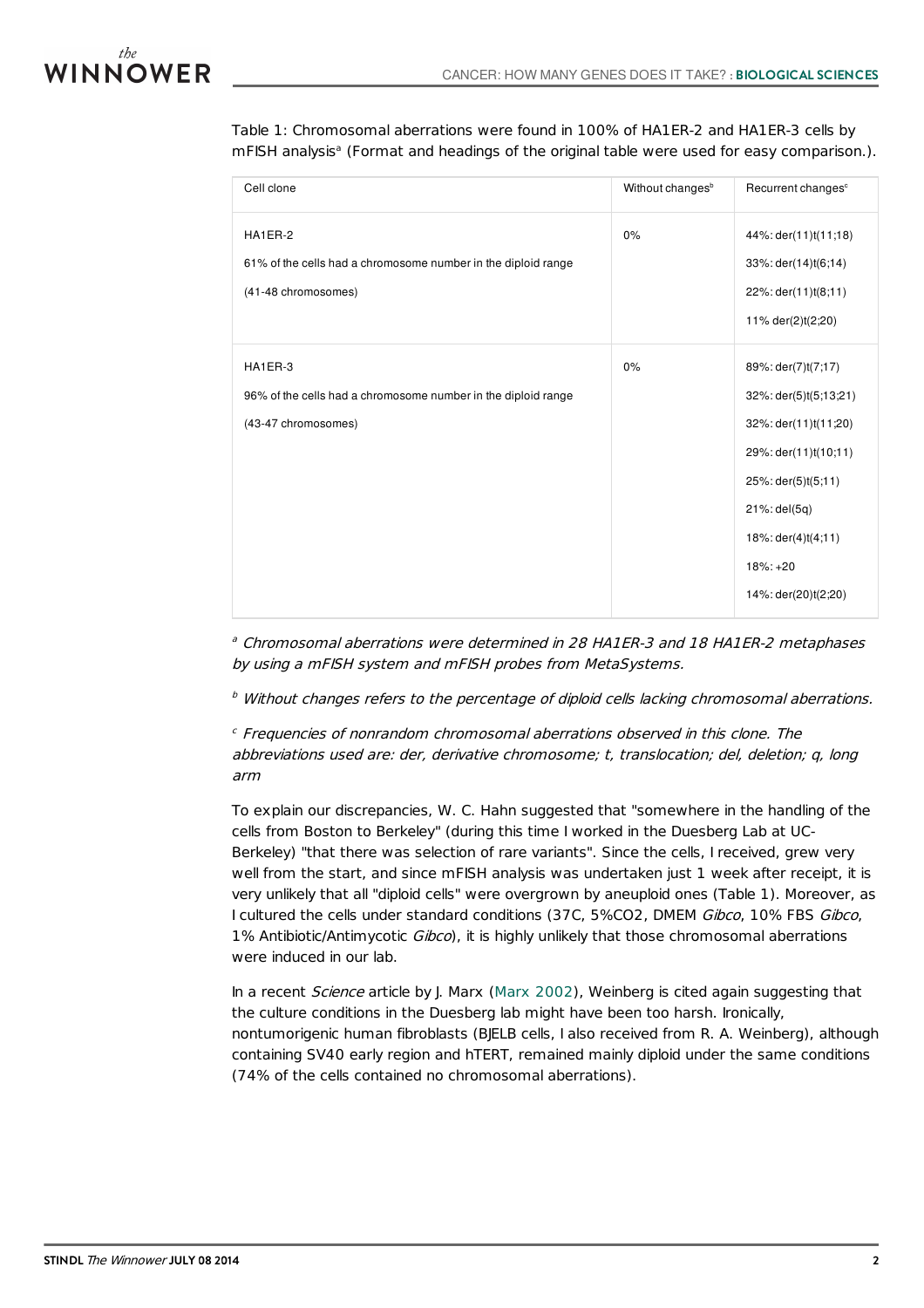## the WINNOWER



Figure 1: Two examples of pseudodiploid karyotypes of HA1ER-2 and HA1ER-3 cells

Contrary to Zimonjic's report, unbalanced chromosomal rearrangements were detected in 100% of HA1ER-2 and HA1ER-3 cells and this was before tumor formation in nude mice. Since unbalanced rearrangements are known to cause a change of gene expression in many genes [\(Phillips](#page-3-6) et al. 2001), it was not proved that four defined genetic elements, that is small T, large T, hTERT and H-ras were sufficient to transform normal human embryonic kidney cells on their own.

Moreover, it was shown again that without chromosomal aberrations and at least transient chromosomal instability (CIN), malignant transformation of human epithelial cells does not occur. This still leaves cancer biologists in the unbearable situation mentioned above...